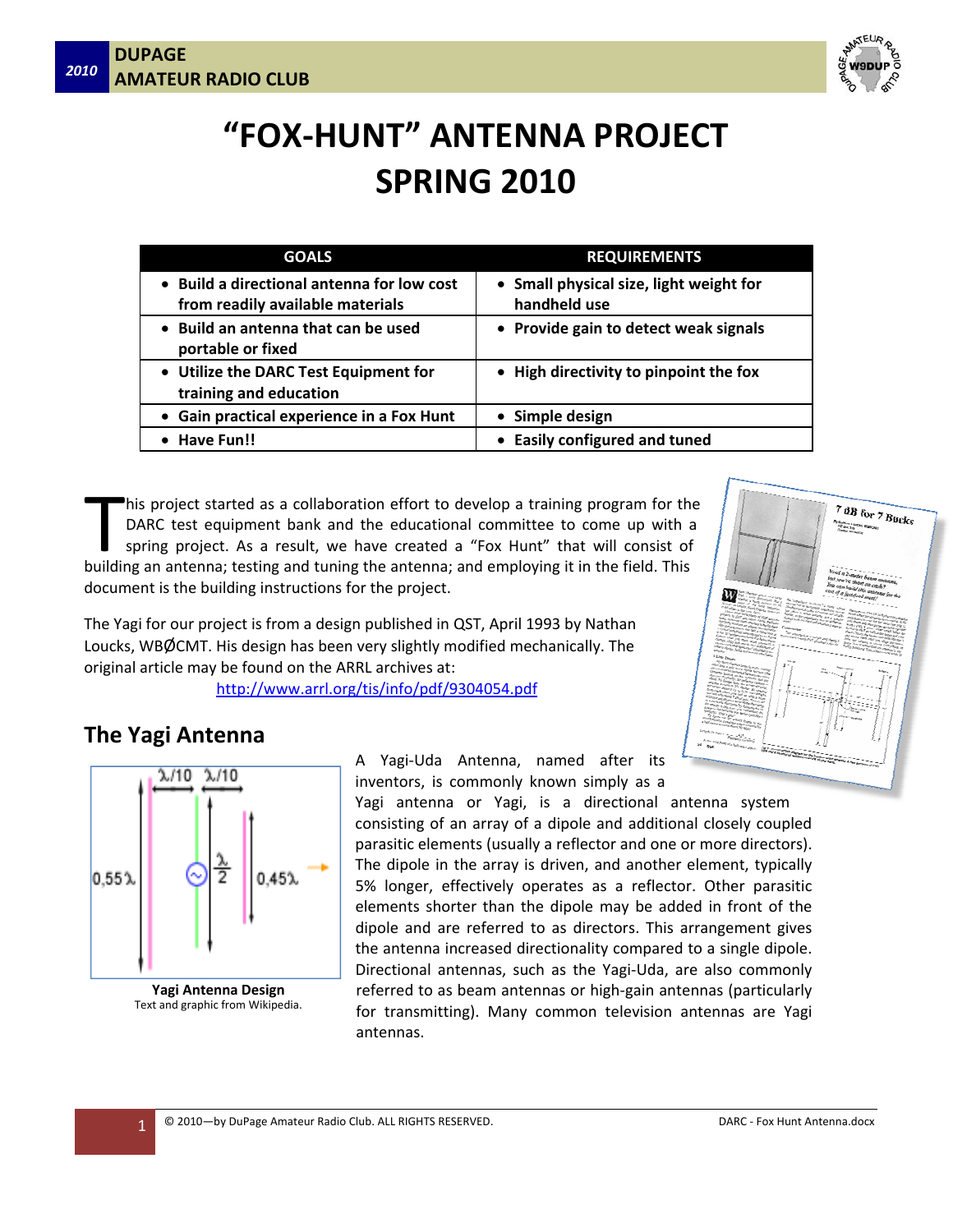

## **Plans & Theory**



**Figure 1 ‐ ANTENNA CONFIGURATION**

The project is provided in a kit, supplied with pre-cut, drilled and glued PVC. A coaxial cable with PL259 plug is included in the kit preassembled with the DRIVEN ELEMENTS. All components will be supplied in the kit bag.

The DIRECTOR, REFLECTOR and DRIVEN ELEMENTS will act together to shape the signal for both transmit and receive and are spaced approximately  $0.15\lambda$  to  $0.25\lambda$  apart, which should provide a theoretical 7dB of gain. The DIRECTOR and REFLECTOR act together to give a shape to the signal and focus the energy in a particular direction.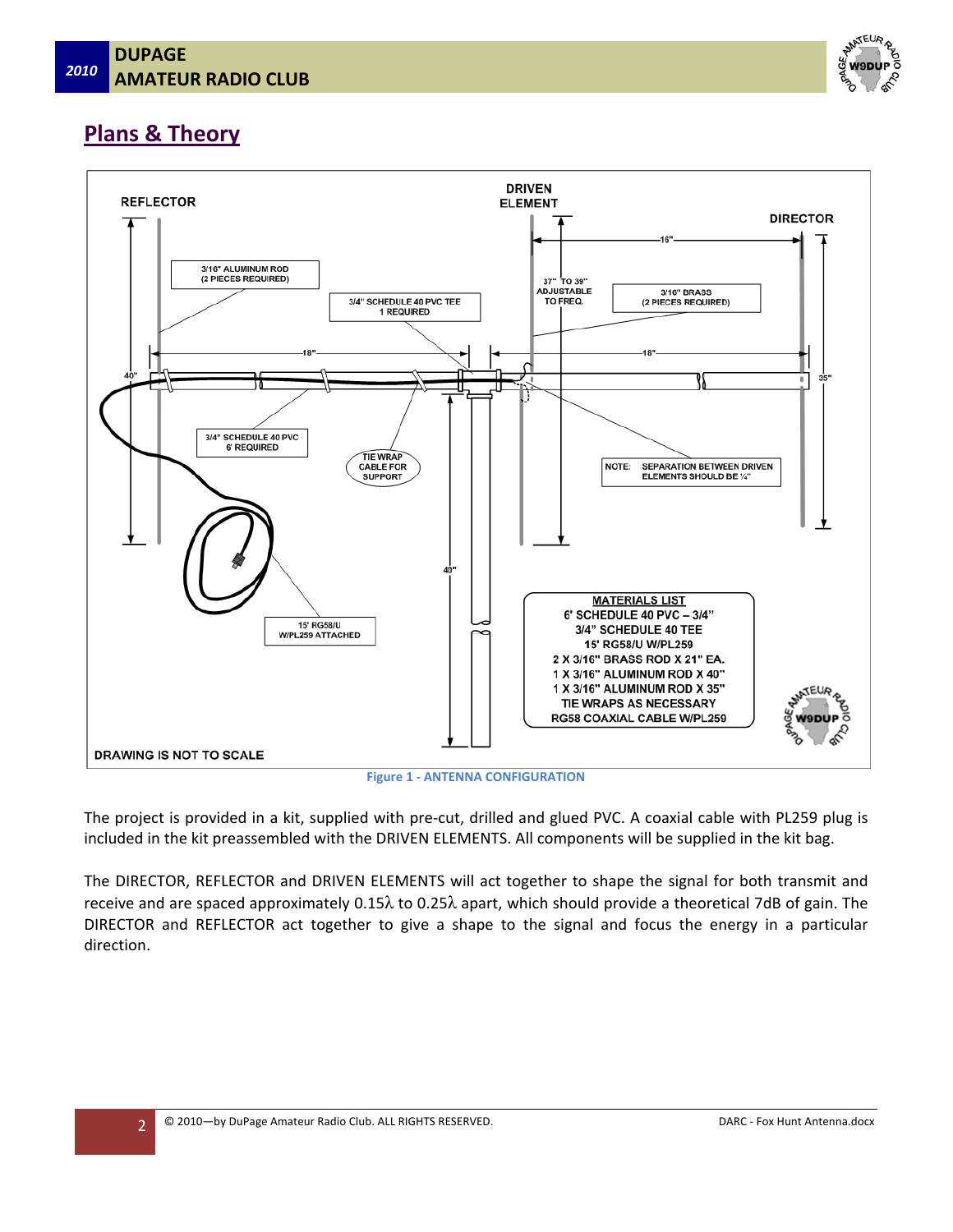

**DIRECTOR**

**16"**

**MATERIALS LIST 6' SCHEDULE 40 PVC – 3/4" 3/4" SCHEDULE 40 TEE 15' RG58/U W/PL259 2 X 3/16" BRASS ROD X 21" EA. 1 X 3/16" ALUMINUM ROD X 40" 1 X 3/16" ALUMINUM ROD X 35" TIE WRAPS AS NECESSARY RG58 COAXIAL CABLE W/PL259**

**3/16" BRASS (2 PIECES REQU IRED)**

**NOTE: SEPARATION BETWEEN DRIVEN ELEMENTS SHOULD BE ¼"**

## **Construction**

The construction steps are as follows:

- 1. Orient the PVC pipe with the 3 hole section towards the right side of your work surface.
- 2. The BRASS rods will be preassembled with the coaxial cable and connector. Use caution so as to not break the connection.
- 3. Insert the BRASS rod with the braided cable section into the center section, lower hole, by the TEE, making sure it goes through both sides. Leave  $\frac{1}{4}$ " to  $\frac{1}{2}$ " of the end exposed. Use caution so as not to bend the elements.
- 4. Insert the other BRASS rod into the  $2^{nd}$  set of center holes as above. DO NOT GLUE THE DRIVEN ELEMENTS.
- 5. Insert the 35" DIRECTOR element into the right end of the PVC pipe - the end closest to the DRIVEN ELEMENT. Center the DIRECTOR in the PVC; the hole may be a snug fit. Use the

SUPER GLUE to secure the element to the PVC. Use caution as the glue is permanent and will bond very quickly.

- 6. Insert the 40" REFLECTOR element into the left end of the PVC pipe the end farthest from the DRIVEN ELEMENT. Glue the REFELCTOR as above.
- 7. The coaxial cable will be preconfigured with a PL259 connector and preassembled to the ends for the DRIVEN ELEMENTS. The coaxial cable will be connected above and below the PVC pipe as detailed above in Figure 2.
- 8. Tie wrap the cable to the boom section to act as a strain relief. Keep a little cable slack to allow for tuning the DRIVEN ELEMENTS.
- 9. An adaptor (not included) may be required for your particular radio to connect to the provided PL259.

In practical design of a YAGI antenna, the REFLECTOR is about 5% longer than the DRIVEN ELEMENT while the DIRECTOR will be approximately 5% shorter. The DRIVEN ELEMENT length is calculated as:

$$
LENGTH\big( feet\big) = \frac{475}{FREQUENCY(MHz)} \qquad \qquad 3.25FT = \frac{475}{146.0MHz}
$$

#### **Testing & Tuning**

Your new antenna is now built and ready for testing and tuning. This can be accomplished using two different pieces of test equipment:

**MFJ ‐259B Antenna Analyzer**





**BIRD WATTMETER w/Element & Jumper**

**Figure 2 – COAXIAL CABLE CONNECTION DETAIL**

**40 "**

**18" 18"**

**DRIVEN ELEMENT**

**3/4 " SCHEDULE 40 PVC TEE 1 REQUI RED**

**TIE WRA P CA BLE FOR SUPPORT**

**3/4" SCH EDULE 4 0 P VC 6' REQUIRED**

**G** IS NOT TO SC

**15' RG5 8/U W/PL2 59 ATTAC HED**

**3/ 16" ALU MINUM ROD (2 PIECES R EQ UIRED)**

**REFLECTOR**